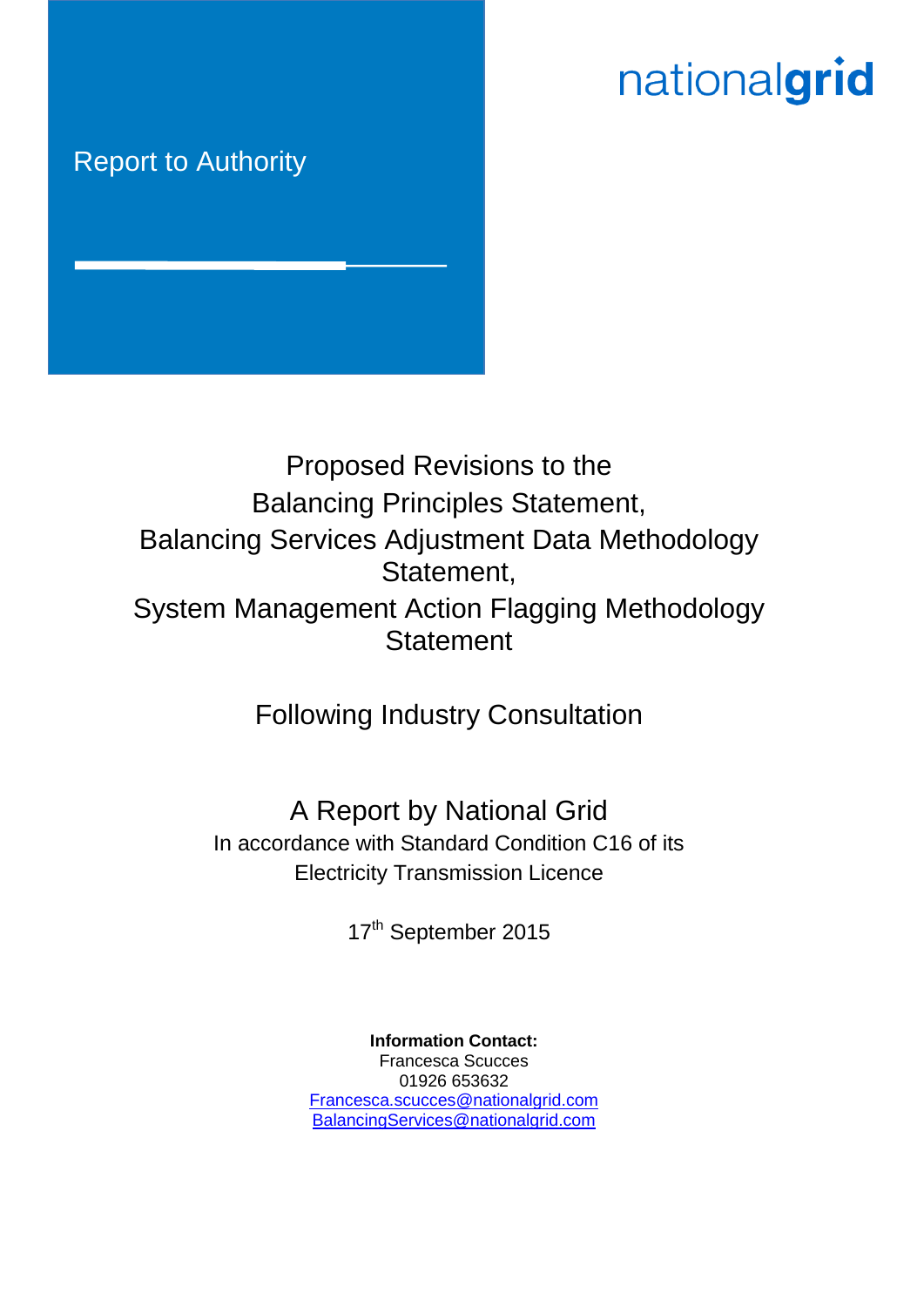# **Executive Summary**

National Grid has carried out an interim review of the C16 Statements to address the following:

- Consequential changes to the C16 statements resulting from BSC Modification P305
- Changes to the C16 statements to incorporate SBR and DSBR into the cash-out calculation
- General changes as part of the review process, in particular:
	- $\circ$  Inclusion of actions taken to help manage RoCoF or fault levels as 'System Management'

Proposed changes have been made to update the following documents:

- Balancing Principles Statement (BPS)
- Balancing Adjustment Data (BSAD) Methodology Statement
- System Management Action Flagging (SMAF) Methodology Statement

This interim review<sup>1</sup> was conducted in accordance with Standard Condition C16 of the National Grid Electricity Transmission Licence.

Following this review, no changes were proposed to the following documents:

- Applicable Balancing Services Volume Data (ABSVD) Methodology Statement
- Procurement Guidelines

National Grid proposed the above changes via an industry C16 consultation document published on  $31^{st}$  July 2015. Industry responses to the consultation were requested by  $10^{th}$ September 2015. Responses were received from:

- Drax Power Limited
- **•** First Utility
- Centrica
- Scottish Power
- RWE
- E.ON

This report provides details of the outcome of the C16 consultation process undertaken by National Grid.

# **Recommendation**

 $\overline{1}$ 

Following industry consultation, National Grid now presents to the Authority for consideration revised versions of the C16 Statements supporting: (i) changes resulting from BSC Modification P305, (ii) changes to incorporate SBR and DSBR into the cash-out calculation, (iii) general changes as part of the review process, in particular inclusion of actions taken to help manage RoCoF or fault levels as 'System Management'.

The Authority is invited to approve the revised versions of the C16 Statements as proposed in the consultation published on  $31<sup>st</sup>$  July 2015 in relation to all three areas. However, we have presented the changes (using different colours to correspond to the different reasons for changes to the documents) to easily allow approval of one section and not another should this be required.

If the Authority does not approve any of the proposed changes to the C16 Statements, the existing versions will remain in place. Subject to approval by the Authority, the proposed changes will become effective from  $5<sup>th</sup>$  November 2015.

<sup>1</sup> Current versions of the C16 Statements can be found [http://www2.nationalgrid.com/uk/industry](http://www2.nationalgrid.com/uk/industry-information/electricity-codes/balancing-framework/transmission-license-c16-statements/)[information/electricity-codes/balancing-framework/transmission-license-c16-statements/](http://www2.nationalgrid.com/uk/industry-information/electricity-codes/balancing-framework/transmission-license-c16-statements/)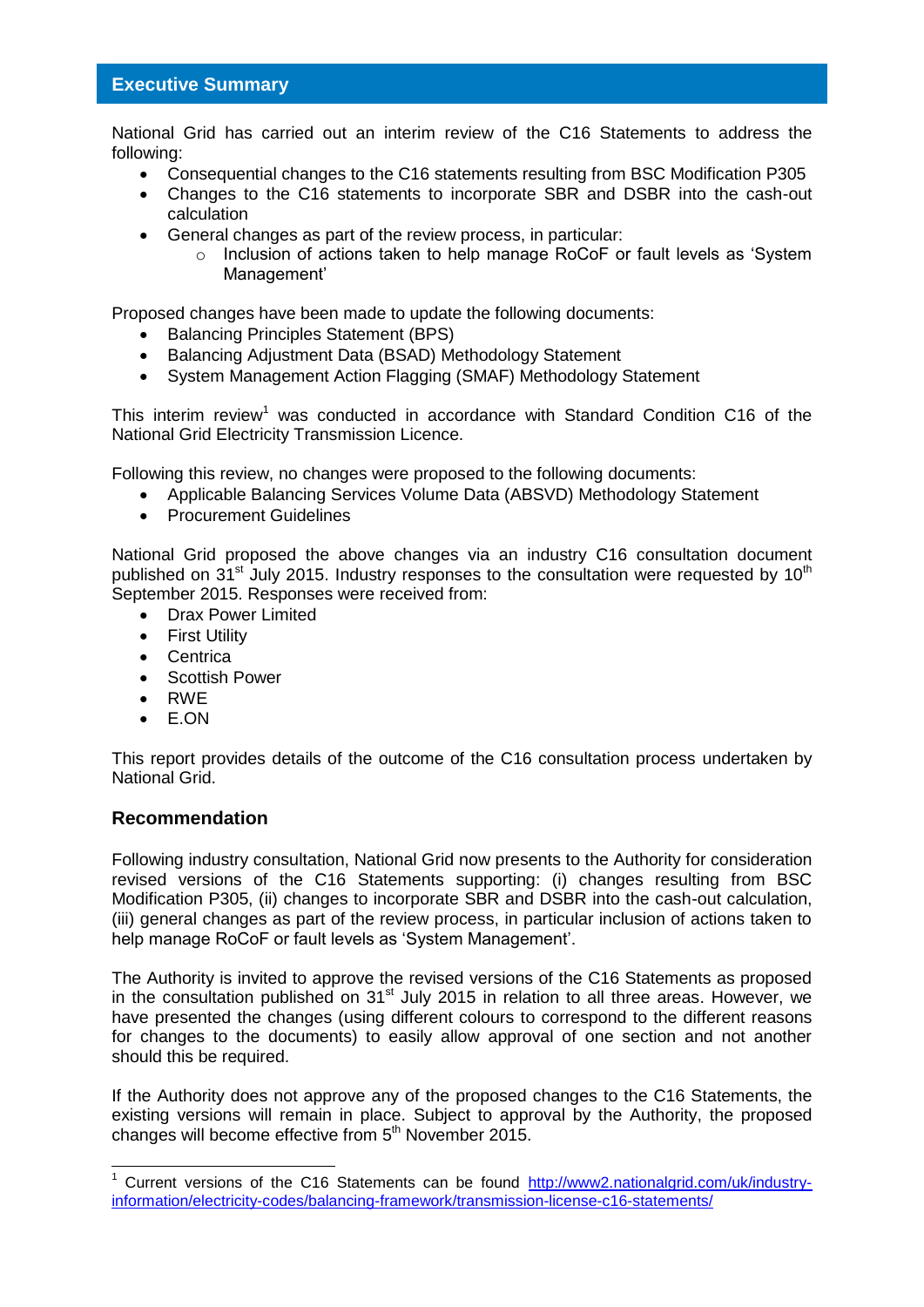# **Contents**

| $\mathbf 1$     |                                                       |  |  |  |  |
|-----------------|-------------------------------------------------------|--|--|--|--|
| 2 <sup>1</sup>  | Proposed Changes to the BSAD Methodology Statement 12 |  |  |  |  |
| 3 <sup>1</sup>  | Proposed Changes to the SMAF Methodology Statement 14 |  |  |  |  |
| $\overline{4}$  |                                                       |  |  |  |  |
| $5\overline{)}$ |                                                       |  |  |  |  |
|                 |                                                       |  |  |  |  |
|                 |                                                       |  |  |  |  |
|                 |                                                       |  |  |  |  |
|                 |                                                       |  |  |  |  |
|                 |                                                       |  |  |  |  |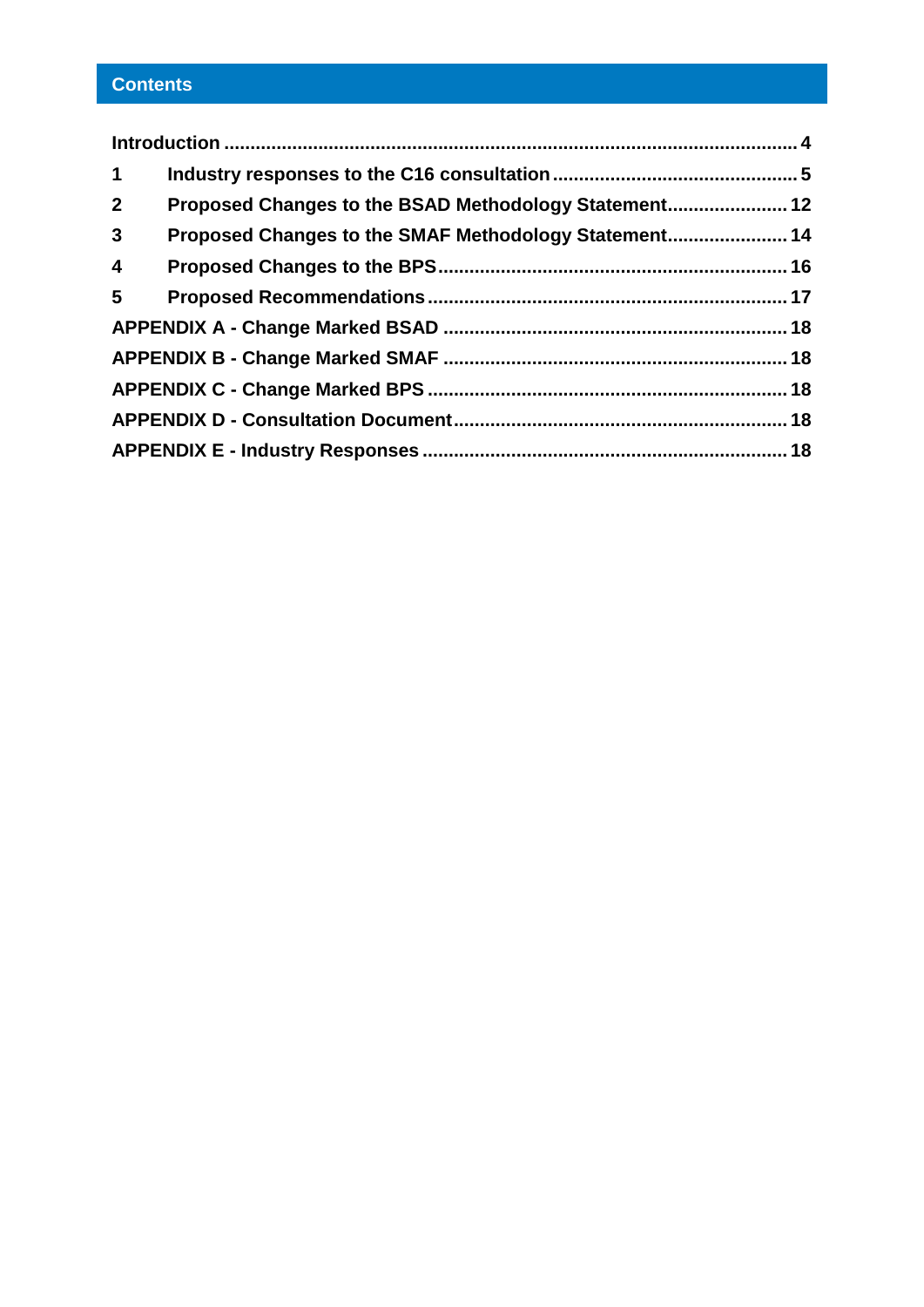<span id="page-3-0"></span>In accordance with Standard Condition C16 of its Electricity Transmission Licence, whenever National Grid considers that a modification should be made to the C16 Licence Statements to more accurately reflect their intended purpose, National Grid should review the statements and promptly seek to establish revised statements approved by the Authority.

The purpose of this interim review and consultation is to ensure that each of the applicable documents remains current by seeking industry views on any proposed changes. Proposed changes can only become effective if approved by the Authority.

A consultation was published on  $31<sup>st</sup>$  July 2015 requesting responses no later than  $10<sup>th</sup>$ September 2015. The Consultation Document was written to consult on the proposed changes that address three broad areas:

- Consequential changes to the C16 statements resulting from BSC Modification P305
- Changes to the C16 statements to incorporate SBR and DSBR into the cash-out calculation
- General changes as part of the review process, in particular:
	- o Inclusion of actions taken to help manage RoCoF or fault levels as 'System Management'

As per the consultation "*These are standalone changes and it is our intention that they are considered independently of each other. Respondents are requested to consider and comment on the proposed changes individually; and also to provide views on which combination of changes should take effect*".

Different colours were assigned to the proposed changes to differentiate the three broad areas above (as well as consequential generic changes).

Colour code: red denotes generic change; blue denotes P305 change; green denotes SBR/DSBR change purple denotes other

Respondents were asked to provide comments and views on the proposed changes. Each proposed change was assigned an 'ID' reference which was provided in case respondents wish to comment on the suitability of specific changes.

Responses were received from:

- Drax Power Limited
- **•** First Utility
- Centrica
- Scottish Power
- RWE
- E.ON

Following the closure of the consultation period, National Grid is required to prepare and submit a post-consultation report to the Authority within seven days in accordance with Electricity Transmission Licence Standard Condition C16 paragraph (8) by which National Grid invites the Authority to approve either all the proposed changes or one or two of the three areas only as described above.

This report provides details of the proposed change and consultation process undertaken by National Grid.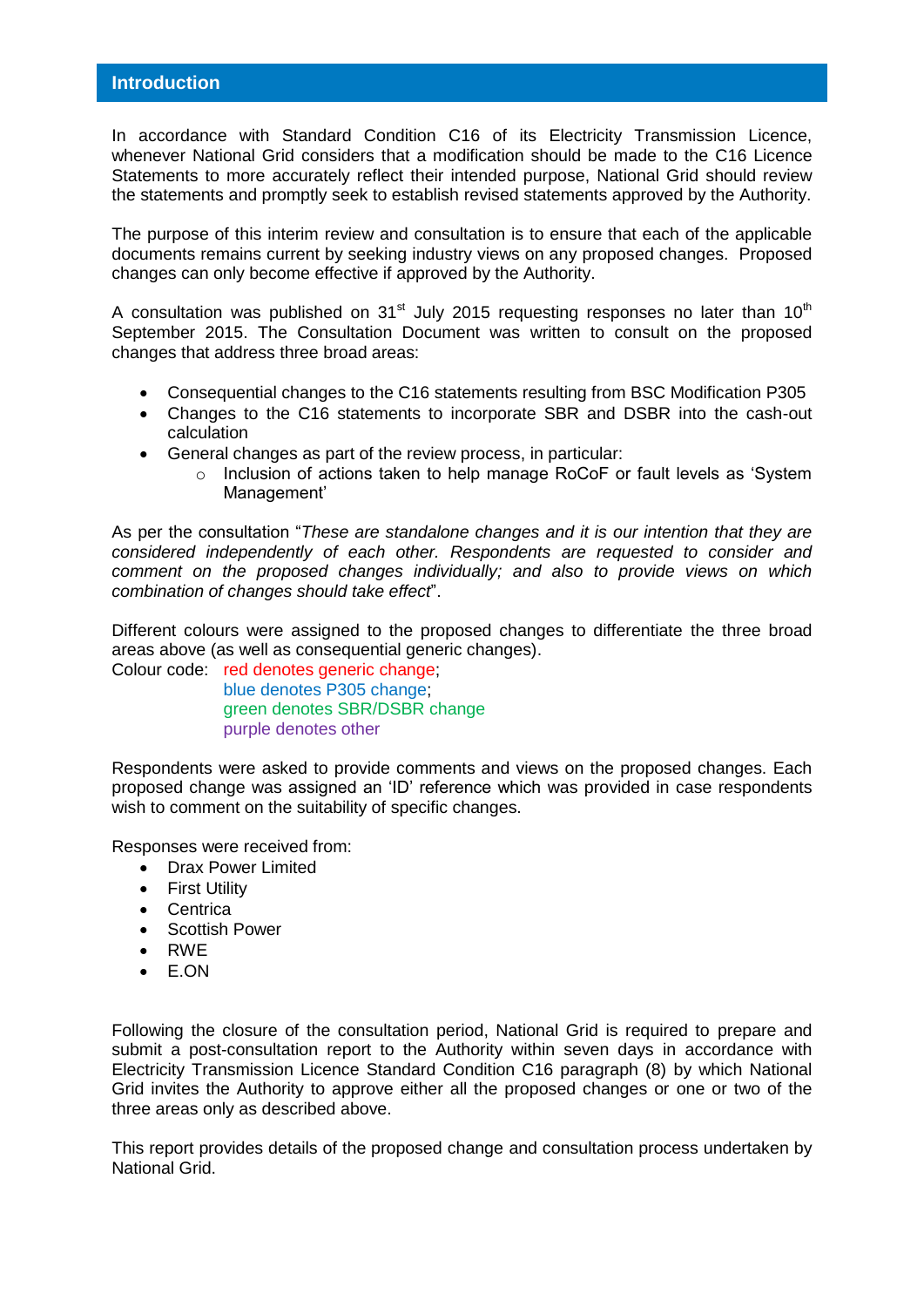# <span id="page-4-0"></span>**1 Industry responses to the C16 consultation**

## 1.1 **Consultation Questions**

This Consultation Document has been written to consult on the proposed changes that address three broad areas:

- Consequential changes to the C16 statements resulting from BSC Modification P305
- Changes to the C16 statements to incorporate SBR and DSBR into the cash-out calculation
- General changes as part of the review process, in particular:
	- o Inclusion of actions taken to help manage RoCoF or fault levels as 'System Management'

The complete industry responses are attached in full as Appendix E. A summary of responses is included below.

| <b>No</b>      | <b>Questions</b>                                                                                                                                                                                                                                                 | <b>Drax</b><br><b>Power</b><br><b>Limited</b> | <b>First</b><br><b>Utility</b> | <b>Centrica</b> | <b>Scottish</b><br><b>Power</b> | <b>RWE</b>   | E.ON           |
|----------------|------------------------------------------------------------------------------------------------------------------------------------------------------------------------------------------------------------------------------------------------------------------|-----------------------------------------------|--------------------------------|-----------------|---------------------------------|--------------|----------------|
| $\mathbf{1}$   | Do you agree with the changes<br>proposed to facilitate BSC Modification<br>P305? If not, please provide rationale.                                                                                                                                              | Y                                             | Y                              | Y               | Υ                               | Y            | Y              |
| 2              | Do you think any further changes are<br>required to facilitate BSC Modification<br>P305? If so, please provide details.                                                                                                                                          | N                                             | Y                              | N               | Y                               | N            | N              |
| 3              | Do you have any other comments in<br>relation to the changes proposed to<br>facilitate BSC Modification P305?                                                                                                                                                    | N                                             | Y                              | N               | N                               | N            | N              |
| $\overline{4}$ | Do you agree with the changes<br>proposed to incorporate DSBR and<br>SBR into the calculation of the cash-<br>out price? If not, please provide<br>rationale.                                                                                                    | Y                                             | N.                             | Y               | Υ                               | N            | $\overline{N}$ |
| 5              | Do you think any further changes are<br>required to incorporate DSBR and<br>SBR into the calculation of the cash-<br>out price? If so, please provide details.                                                                                                   | $\mathsf{N}$                                  | Y                              | N               | $\mathsf{N}$                    | Y            | Y              |
| 6              | Do you have any other comments in<br>relation to the changes proposed to<br>incorporate DSBR and SBR into the<br>calculation of the cash-out price (e.g.<br>interaction with BSC Modification<br>P323)?                                                          | $\mathsf{N}$                                  | N                              | N               | Υ                               | $\mathsf{N}$ | Y              |
| $\overline{7}$ | Do you agree that actions taken to<br>manage the risks associated with high<br>RoCoF or Fault Levels should be<br>considered 'System Management'<br>actions and do you agree with the<br>change proposed to implement this? If<br>not, please provide rationale. | N/A                                           | Y                              | Υ               | Y                               | Y            | Y              |
| 8              | Do you have any additional comments<br>you would like us to consider<br>regarding the changes proposed in<br>this consultation?                                                                                                                                  | $\mathsf{N}$                                  | N                              | Y               | $\mathsf{N}$                    | $\mathsf{N}$ | Y              |
| 9              | Are there any further changes that you<br>think should be considered in this C16<br>interim review?                                                                                                                                                              | ${\sf N}$                                     | N                              | N               | ${\sf N}$                       | Υ            | ${\sf N}$      |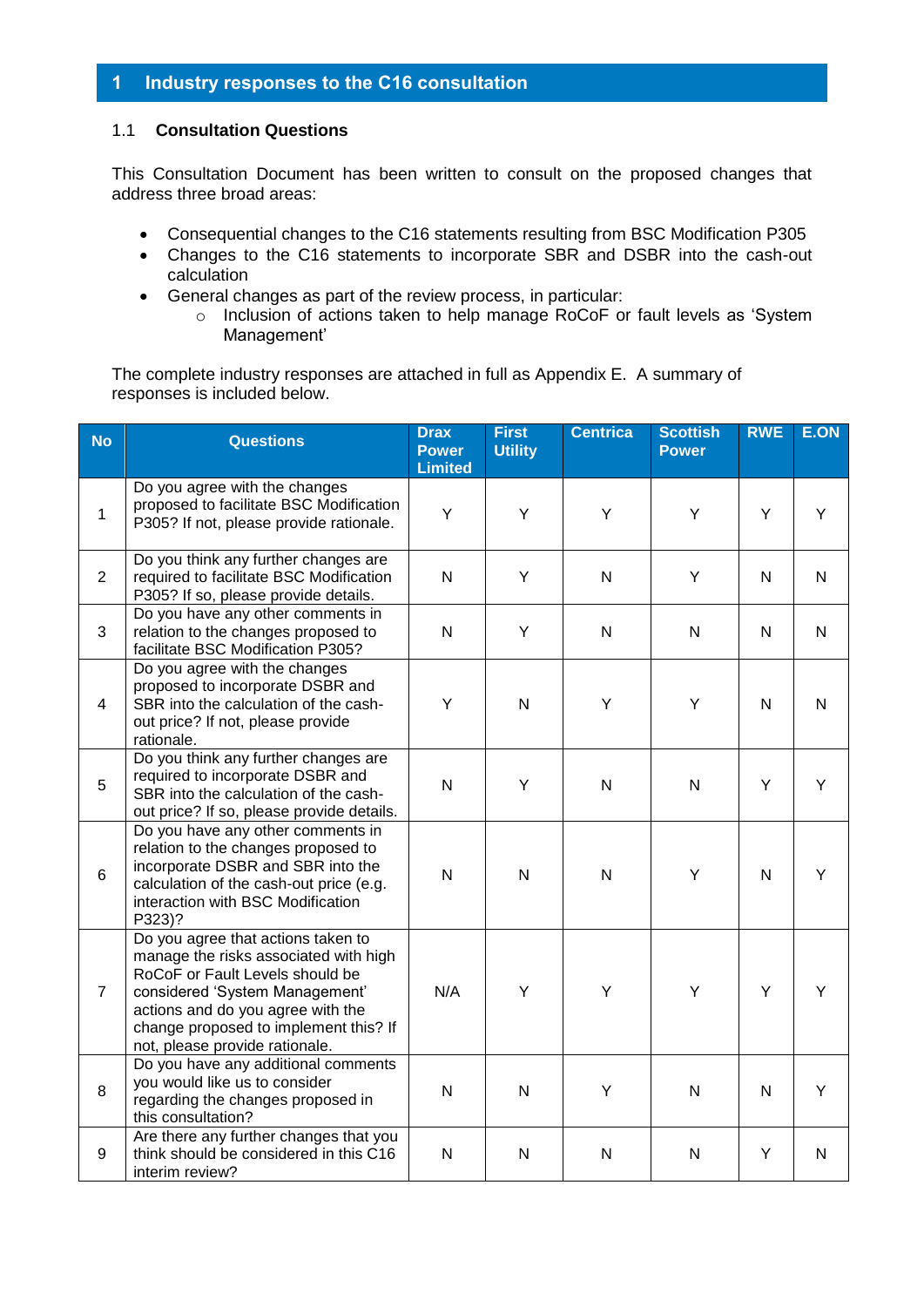| <b>No</b> | <b>Questions</b>                                                                               | <b>Drax</b><br><b>Power</b><br><b>Limited</b> | <b>First</b><br><b>Utility</b> | <b>Centrica</b> | <b>Scottish</b><br><b>Power</b> | RWE E.ON |  |
|-----------|------------------------------------------------------------------------------------------------|-----------------------------------------------|--------------------------------|-----------------|---------------------------------|----------|--|
| 10        | Are there any changes that you think<br>should be considered in the next C16<br>annual review? | Ν                                             | N                              | N               | N                               |          |  |

## 1.1.1 Consequential Changes to C16 Statements for P305

Industry responses to the consultation questions are shown below, together with National Grid's view (only the consultation questions which provided rationale for responses are shown).

#### *Consultation Question 1*

*Do you agree with the changes proposed to facilitate BSC Modification P305? If not, please provide rationale.*

#### **Industry Response:**

Drax

Yes: We agree for the same reasons presented in the consultation document.

#### Scottish Power

Yes: The proposed changes to the C16 statements (BSAD, SMAF and BPS) provide clarity on the detailed process steps required to implement Approve BSC Modification P305. This reduces uncertainty to users thus better facilitates competition.

#### E.ON

Yes: We agree that LFDD should be classed as an Emergency Instruction that is subject to SO-Flagging and included in the definition of 'System Management' in the SMAF. We agree with the changes to include non-BM STOR actions in the cash-out price and removal of STOR option fees from the BPA.

#### **National Grid's View:** N/A

#### *Consultation Question 2*

*Do you think any further changes are required to facilitate BSC Modification P305? If so, please provide details.*

#### **Industry Response:**

#### Scottish Power

Yes: We have concerns that tagging SBR actions up to (and including output at) the SEL of the relevant SBR BM Unit does not take account of unutilised Offers in the BM stack (which are displaced by the ramping and SEL volume) and could impact the resultant imbalance price in these periods.

This could disrupt the continuum of imbalance prices as SBR utilisation approaches reducing the efficiency of signals sent to market participants.

In addition, we note that the issue of compensation for plant displaced by SBR is being addressed as part of the NGET consultation on extending the SBR and DSBR services.

E.ON

No: We have not identified any additional changes that would be required.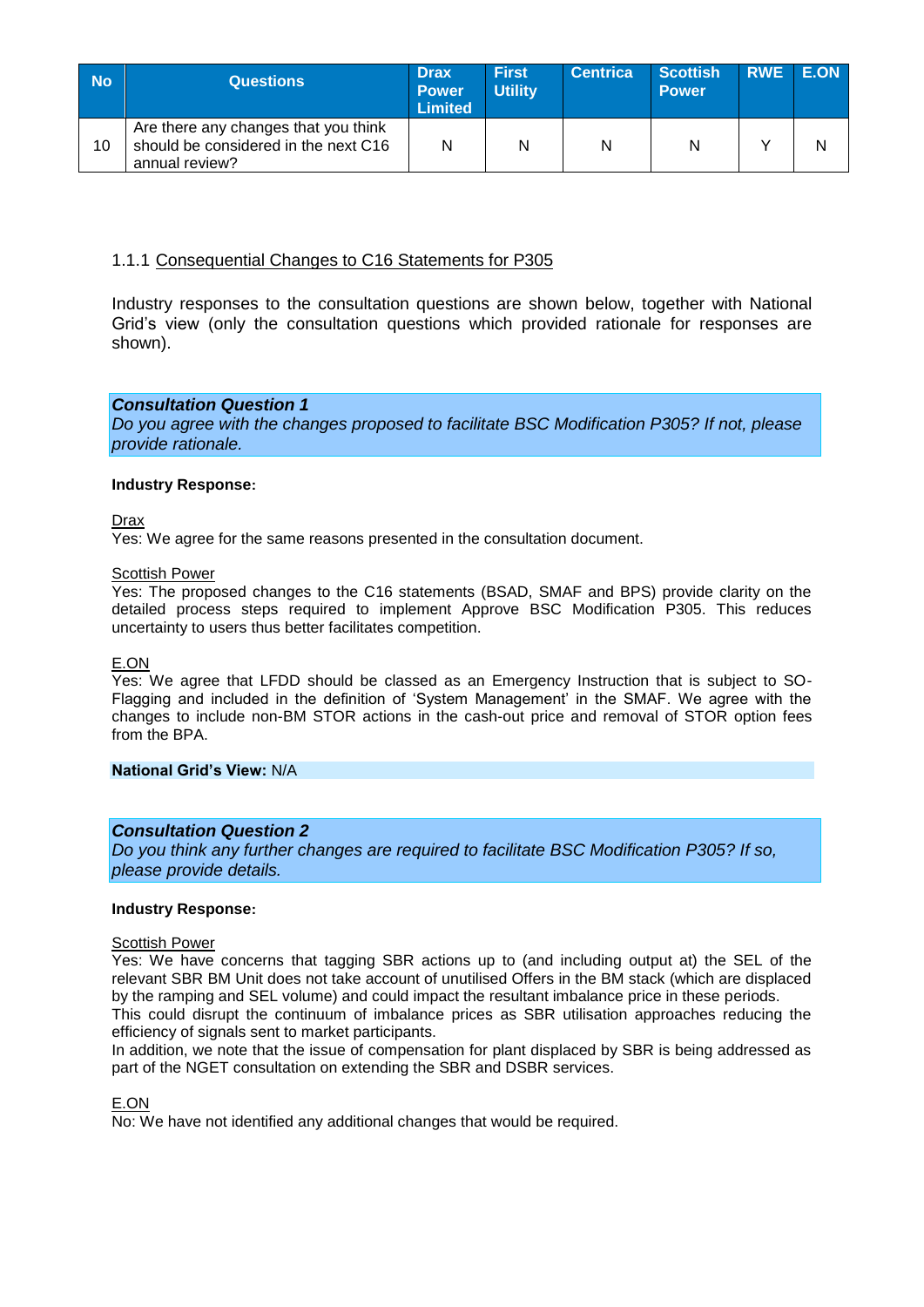**National Grid's View:** As the concern raised by Scottish Power above appears to be in relation to SBR (and is similar to another comment on this subject), we will address this below in our view on responses to Question 4.

#### *Consultation Question 3*

*Do you have any other comments in relation to the changes proposed to facilitate BSC Modification P305?*

#### **Industry Response:**

E.ON No: We have no further comments in relation to the changes to facilitate P305.

#### **National Grid's View:** N/A

#### 1.1.2 Changes to incorporate DSBR and SBR into the calculation of the cash-out price

#### *Consultation Question 4*

*Do you agree with the changes proposed to incorporate DSBR and SBR into the calculation of the cash-out price? If not, please provide rationale.*

#### **Industry Response:**

#### Drax

Yes: We agree for the same reasons presented in the consultation document. In particular, we believe it is sensible that ramping SBR units to and holding the units at Stable Export Limit (SEL) should not impact cash-out prices.

#### First Utility

#### No: "We have a few concerns related to this:

Firstly, it needs to be clear that in the unlikely event that a SBR or DSBR action is taken for Transmission Constraint purposes it will not form any part in the price formulation and will be tagged as such. A variety of changes will be required across the documents including the SMAF rules to remove the potential ambiguity that exists. For example; BSAD Methodology Statement 4.3 need a new point added "6. Any Balancing Action used to despatch Supplemental Balancing Reserve for the purposes of resolving a Transmission Constraint".

Secondly, the CADL rules apply for actions of less than 15 mins. Thus, an SBR action taken for 1 minute in one settlement period and 15 mins in the next will impact the prices of 2 settlement periods. Under certain scenarios, this may not yield a cost reflective result and as such the costs of being out of balance, which are more significant to smaller players will be higher than necessary. For example a settlement period where for 29 mins it is balanced then in the last minutes an SBR action is called the whole settlement period will end up being prices at SBR rather than the 1-minute of action taken. The net effective is cashout pricing does not reflect the costs imposed by those out of balance on the system. This situation will be exacerbated on the move to PAR 1 as the highest priced action will be the SBR action. To resolve this we believe for SBR actions the 15-minute CADL rule should apply per settlement period rather than be an absolute duration. BSC parties can only balance energy in settlement periods and not partial periods, they therefore should not be penalised by costs incurred in partial periods they cannot hedge"

#### Scottish Power

Yes: We believe that the changes proposed to the C16 Licence Statements accurately reflect the intentions of P305 by incorporating SBR and DSBR in the imbalance price.

#### RWE

No: We do not support the automatic tagging of SBR as a system action except in relation to tests. We believe that the price of the action taken should be reflected into cash out. Indeed an enduring solution should include the application of the Reserve Scarcity Pricing function to ensure that utilisation of SBR is fully aligned with other reserve products in relation to its treatment in cash out.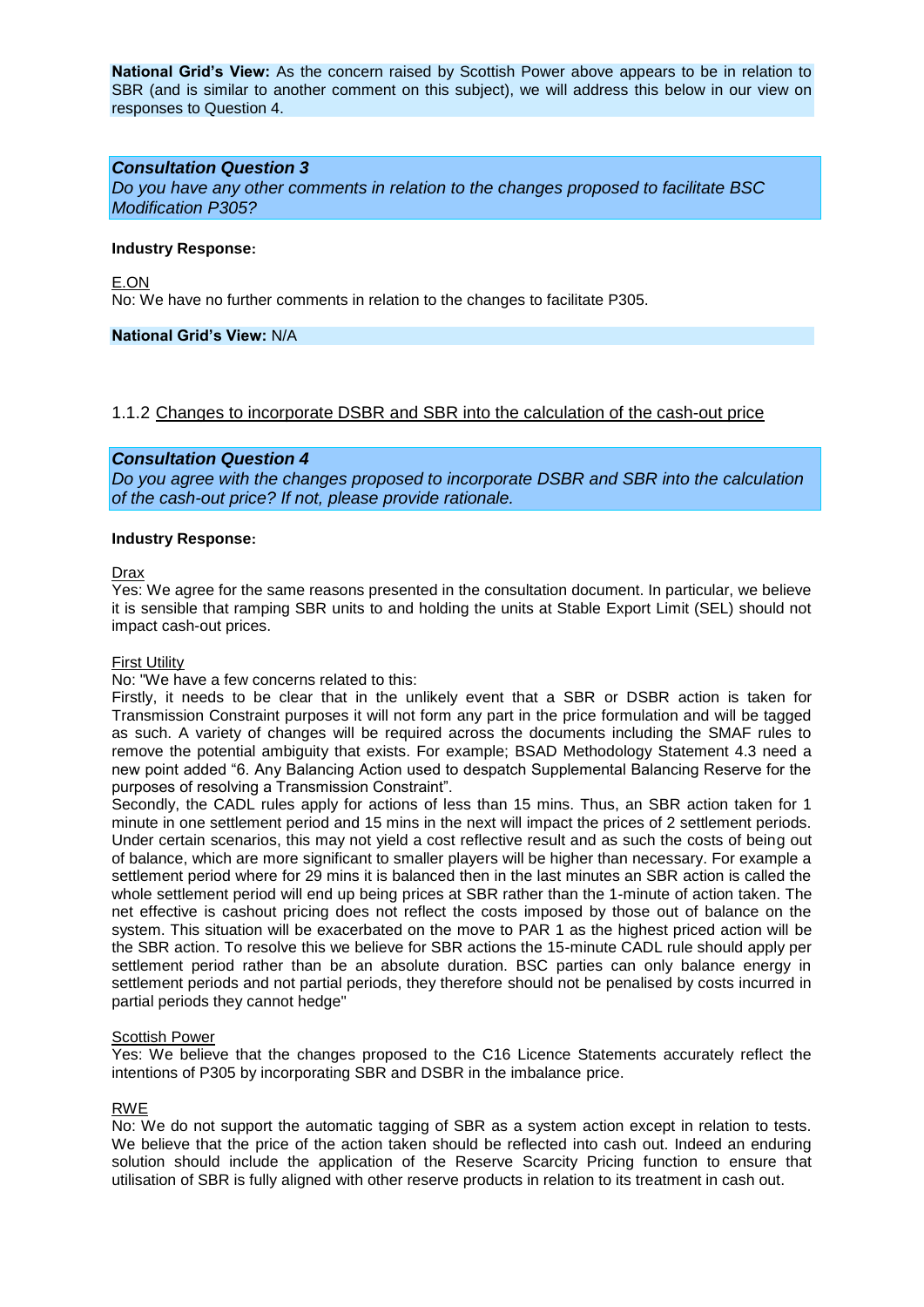#### E.ON

No: "We agree with the changes proposed for DSBR, but do not agree with the changes proposed for SBR, in particular SO Flagging the actions to take SBR plant up to and hold at SEL. This is because it is inconsistent with the treatment of equivalent actions for other ancillary services. Also, at maximum the SBR SEL volume, circa 1.8GW, represents 75% of the SBR total volume, 2.454GW. We estimate that approximately 1.3GW of this volume would be subject to warming and synchronising instructions which may be further out than a DSBR instruction. This plant could be held at SEL and thereby mitigate against a stress event, avoiding the need for SBR to be instructed above SEL (or for DSBR to be instructed at all), but still in effect be used as a proxy for Demand Control actions that would otherwise be priced at VoLL. We understand that instead of VoLL the consequence of SO Flagging this volume is that it would be re-priced at the Replacement Price, which would be set at the marginal 1MWh under P305. This may attract the RSP where LoLP is closer to 1, however this is dependent on how the LoLP outturns for those periods where SBR plant is instructed to SEL but not taken above MEL. We do not think it necessarily follows that SBR volume up to SEL will be priced at a level that reflects the true value of the generation for those periods in these circumstances."

**National Grid's View:** On the question regarding use of SBR for transmission constraint purposes, this is not why the service is procured and location is clearly not relevant to assessment of tenders (see FAQ document on the website - [http://www2.nationalgrid.com/UK/Services/Balancing](http://www2.nationalgrid.com/UK/Services/Balancing-services/System-security/Contingency-balancing-reserve/SBR-Tender-Documentation/)[services/System-security/Contingency-balancing-reserve/SBR-Tender-Documentation/\)](http://www2.nationalgrid.com/UK/Services/Balancing-services/System-security/Contingency-balancing-reserve/SBR-Tender-Documentation/). However, for the avoidance of doubt, we believe that, in the extremely unlikely event that SBR was used to resolve a transmission constraint, the fact that the SMAF currently defines "1. any balancing service used by National Grid that partially or wholly resolves a transmission constraint" as "System Management" should offer comfort on this. DSBR is not a locational service and therefore could not resolve a transmission constraint.

On the question regarding CADL, this is a parameter defined in the BSC and the rules associated with its application are also set out in the BSC. SBR and DSBR are currently exposed to CADL-tagging in the same manner as any other balancing action (NB – DSBR is procured in blocks of no less than 1 hour and so would never be CADL-tagged) and we see no requirement to apply specific rules purely for them (e.g. due to the high cash-out prices that may result).

Three responses to this consultation expressed concerns around the proposal to SO-flag the volume of SBR that is instructed below and at SEL. We recognise these concerns and tried to address them in Appendix E to the previous consultation. On the ramping volume, our position is that this volume should be priced at the level of the highest priced non-tagged action and that SO-flagging best facilitates this. It certainly appears a better solution than applying the utilisation price as this is highly likely to be too high at the start of the ramp and potentially too low nearer the stress event. We do not agree that RSP should be used to "ensure that utilisation of SBR is fully aligned with other reserve products in relation to its treatment in cash out" as we feel that SBR and DSBR should not be considered in the same way as other reserve products and rather as emergency services which are a proxy for demand control. Also, as noted in Appendix E of the previous consultation, while we see some advantages in utilising RSP, we also have some concerns. Therefore, this would require further analysis if it is to offer an enduring solution to ensure it is fit for purpose (e.g. due to the fact that SBR and DSBR are currently not included in the LOLP calculation).

In terms of the volume held at SEL during a stress event, we have some sympathy with the view that this is likely to be helping to avoid demand control and that it should therefore be priced at VoLL in the same manner as the volume above SEL. However, we also note that determining whether this is the case is likely to involve in-depth post-event analysis which would not be possible in the timescales being considered. Instead, our understanding is that it is more important to provide clear ex ante policy certainty. With this in mind, we believe that it is not appropriate to price all of the volume during the stress event at VoLL as, at the time SBR is instructed, there is no guarantee that the volume will actually be required in real time.

Notwithstanding this, the proposal to SO-flag the ramping and SEL volume was supported by the majority of respondents to the earlier consultation (and related workshops on the subject)

#### *Consultation Question 5*

*Do you think any further changes are required to incorporate DSBR and SBR into the calculation of the cash-out price? If so, please provide details.*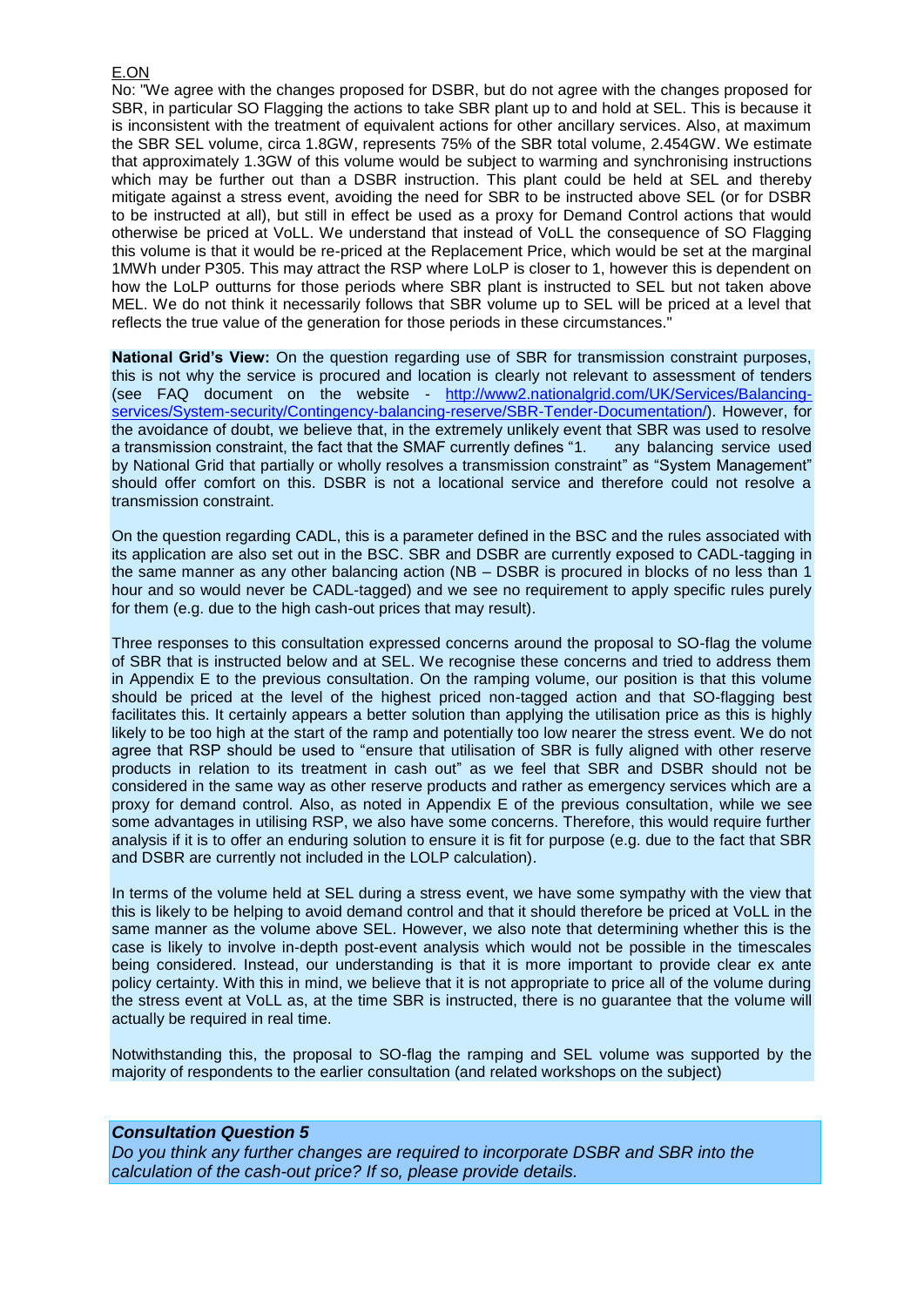#### **Industry Response:**

#### First Utility

Yes: The references to tagging in C16, the CADL statement and SMAF rules need to be clear that SBR actions taken for Constraint action will be tagged out.

#### RWE

Yes: we believe that the Reserve Scarcity Pricing function should be applied to SBR.

#### E.ON

Yes: "Depending on NGET's view of our response to question 4 on the treatment of the SBR volume up to SEL, changes would be required to reflect the pricing of this volume at VoLL. ID3.6 – 'T' needs to be added after 'Section' in the final sentence of the second paragraph explaining DSBR. (First paragraph on page 11 of BSAD methodology)."

**National Grid's View:** We have amended the BSAD Methodology document to reflect the helpful correction suggested by Eon above. We note the concerns regarding pricing of the SBR ramp and SEL volumes and hope that our explanations above (and in relation to CADL and constraints) are helpful. However, we do not propose to make any changes to our proposal in this respect.

#### *Consultation Question 6*

*Do you have any other comments in relation to the changes proposed to incorporate DSBR and SBR into the calculation of the cash-out price (e.g. interaction with BSC Modification P323)?*

#### **Industry Response:**

#### Scottish Power

Yes: "In our response to the consultation on P323 we requested that, while it was impractical to implement an automated system for handling SBR and DSBR actions in time for the November 2015 BSC release, an impact assessment and cost-benefit analysis be carried out on delivering an automated system for future years (particularly in light of the consultation on extending the SBR and DSBR services. Until 2017/18).

We note the aspiration by NGET in Appendix E to enable a solution which would allow imbalance prices to be published the following working day thus providing earlier signals to market participants."

#### E.ON

Yes: "We note that P323 thus far is consistent with NGET's proposals in this C16 statements consultation. If NGET changes any of its proposals in light of responses to the consultation P323 may not be fully compatible and that further urgent changes to the BSC may be required if they are to be implemented for 5th November 2015."

**National Grid's View:** In relation to consideration of costs and benefits of automating the inclusion of SBR and DSBR instructions into imbalance prices, this forms part of the P323 solution and will therefore be progressed via this route.

We are also aware of the need for consistency between the final C16 recommendation and the P323 solution. As a result we will ensure that any relevant changes made at this stage of the C16 process are reflected in the P323 Final Modification Report so as to facilitate consistent decision making by the Authority.

# 1.1.3 Inclusion of RoCoF and Fault Level actions into the definition of a 'System Management' action

#### *Consultation Question 7*

*Do you agree that actions taken to manage the risks associated with high RoCoF or Fault Levels should be considered 'System Management' actions and do you agree with the change proposed to implement this? If not, please provide rationale.*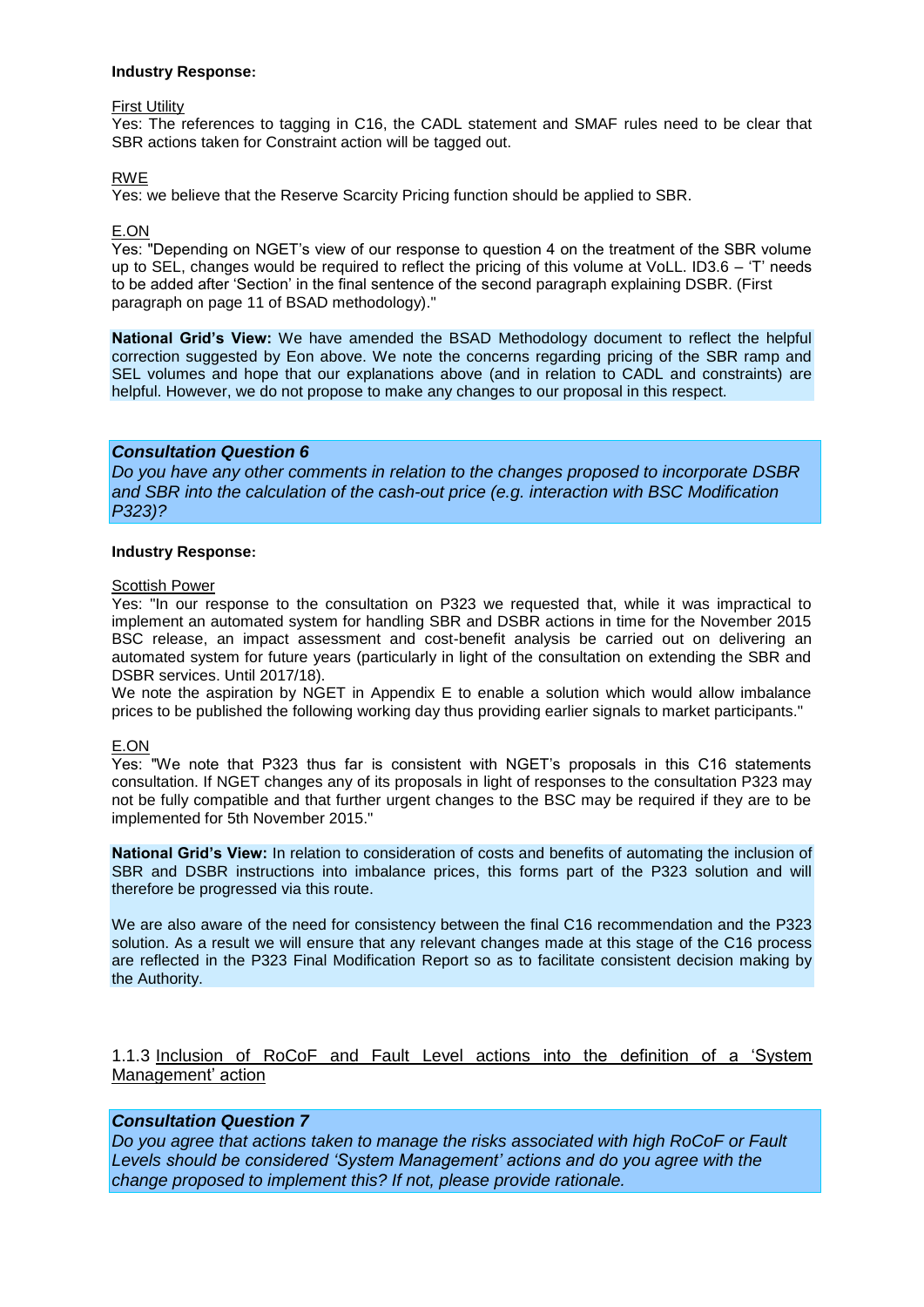#### **Industry Response:**

#### Scottish Power

Yes: We agree that actions taken to manage the risk associated with high RoCoF or Fault Levels should be flagged as System Management and believe that the proposed change achieves this.

RWE

Yes: We agree that actions taken to manage the risks associated with high RoCoF or Fault Levels should be considered 'System Management' actions.

E.ON

Yes: "We agree that balancing actions used primarily to manage the Rate of Change of Frequency or fault levels should fall within the definition of a System Management action."

**National Grid's View:** N/A

#### 1.1.4 General

#### *Consultation Question 8*

*Do you have any additional comments you would like us to consider regarding the changes proposed in this consultation?*

#### **Industry Response:**

**Centrica** 

Yes: "Comments are in relation to the proposed changes to the BPS (5.1 to 5.5).

As P305 has now been directed by the Authority, we suggest that DSBR contracts should be economically assessed in relation by the VoLL levels that will feed into the cash-out regime introduced under P305, rather than £17,000/MWh as calculated as part of the London Economics study. That given, future DSBR contracts with no set up costs should only be accepted only if their utilisation prices are below £3,000/MWh until November 2018 when this value should be increased to £6,000/MWh. Likewise DSBR contracts with a set-up cost should be also be evaluated on an economic basis against a VoLL of £3,000/MWh rising to £6,000/MWh from November 2018.

It does not appear rational for National Grid to contract for products over and above the cost of the last available action – a demand control action- which is costed at £3,000/MWh (rising to £6,000/MWh) within the cash-out arrangements.

If the contracts are not limited appropriately, this could lead to National Grid having to take uneconomic actions as DSBR contracts should generally be actioned ahead of SBR actions. Additionally, if utilised, the cost of these actions will impact BSUoS costs and, depending on the utilisation rates, they could ultimately impact consumer's costs."

#### E.ON

Yes: "We believe that it is essential that National Grid is obliged to publish details of all DSBR instructions as soon as they are issued for the purposes of real Demand mitigation purposes."

**National Grid's View:** In relation to both of the issues above, the concerns (i.e. the relationship between DSBR pricing thresholds and VoLL and timeliness of DSBR publications) have been passed on to our DSBR team as they are broader issues than C16 and refer more directly to DSBR procurement and operation. If changes are required to the C16 statements as a result of these issues they will be considered in the next C16 Annual Review.

#### *Consultation Question 9*

*Are there any further changes that you think should be considered in this C16 interim review?*

**Industry Response:**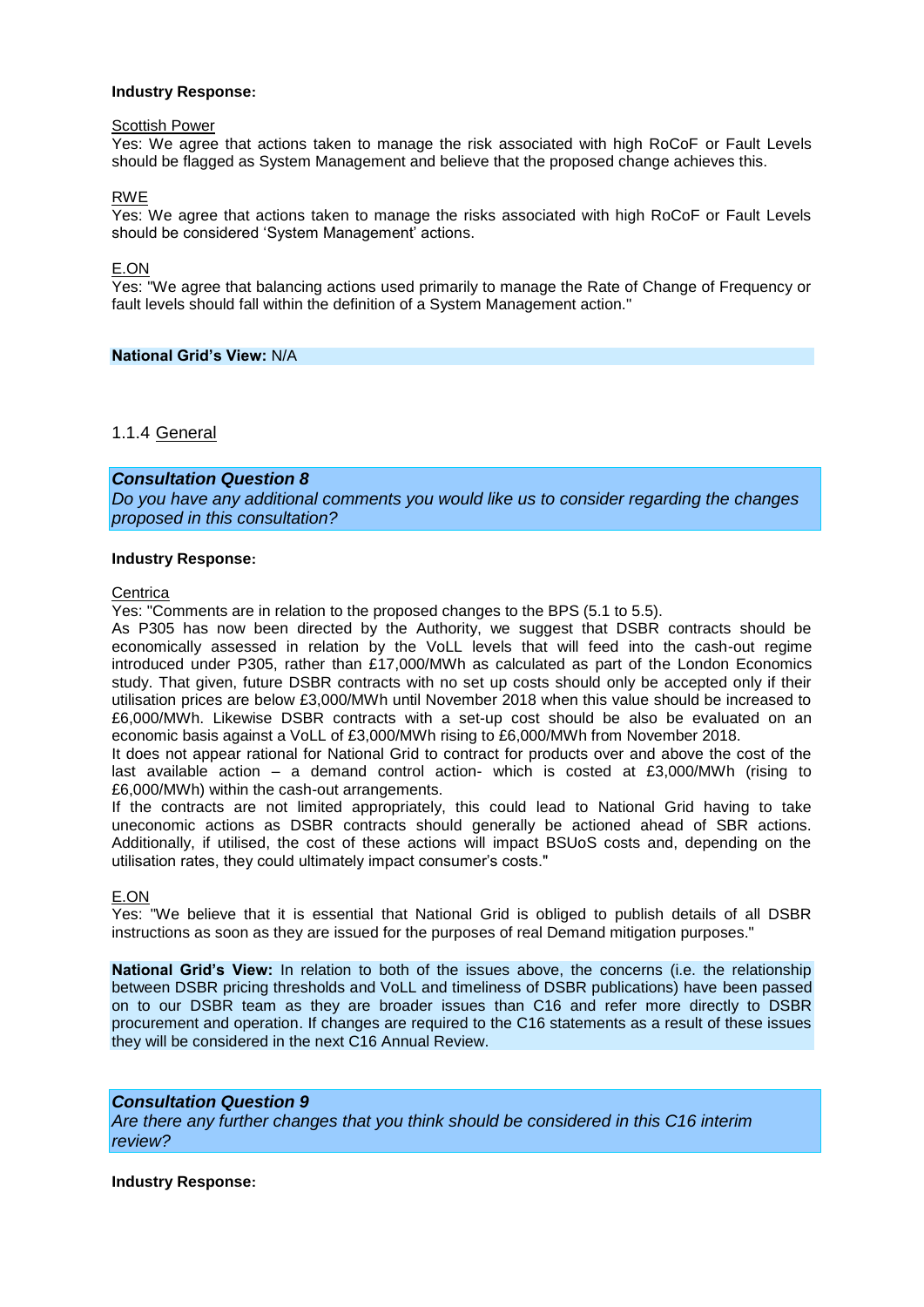#### RWE

Yes: We believe that the timely publication of BSAD actions should be considered in this interim C16 review so that these actions taken by National Grid are reflected into cash out at the time that they occur. We believe this is required to address concerns about the publication of "inside information" under the REMIT and Transparency Regulations.

#### E.ON

No: "We have not identified anything further at this time."

**National Grid's View:** On the subject of 'timely publication of BSAD actions', we note that the wording in the BSAD Methodology in this area includes cross-references to the BSC, and that there is a reference in the response to 'cash-out'. As a result any changes to BSAD may potentially require a consequential BSC modification and mean that it will not be possible to make any related changes as part of this Interim Review. However, the issue seems similar to another concern raised in this area which we are currently investigating and so these investigations may well lead to a change in the process of BSAD submissions – both in the BSAD Methodology and the BSC.

#### *Consultation Question 10*

*Are there any changes that you think should be considered in the next C16 annual review?*

#### **Industry Response:**

#### RWE

Yes: If the timely publication of BSAD information is not considered as part of the C16 interim review then this issue should be addressed in the next C16 Annual Review. We believe this issue must be addressed to reflect concerns about the publication of "inside information" under the REMIT and Transparency Regulations.

#### E.ON

No: "We have not identified anything further at this time."

**National Grid's View:** As above, we will investigate the issue in relation to BSAD information provision and keep the respondent up to date with progress. We will also ensure the subject is considered as part of the next C16 Annual Review as requested.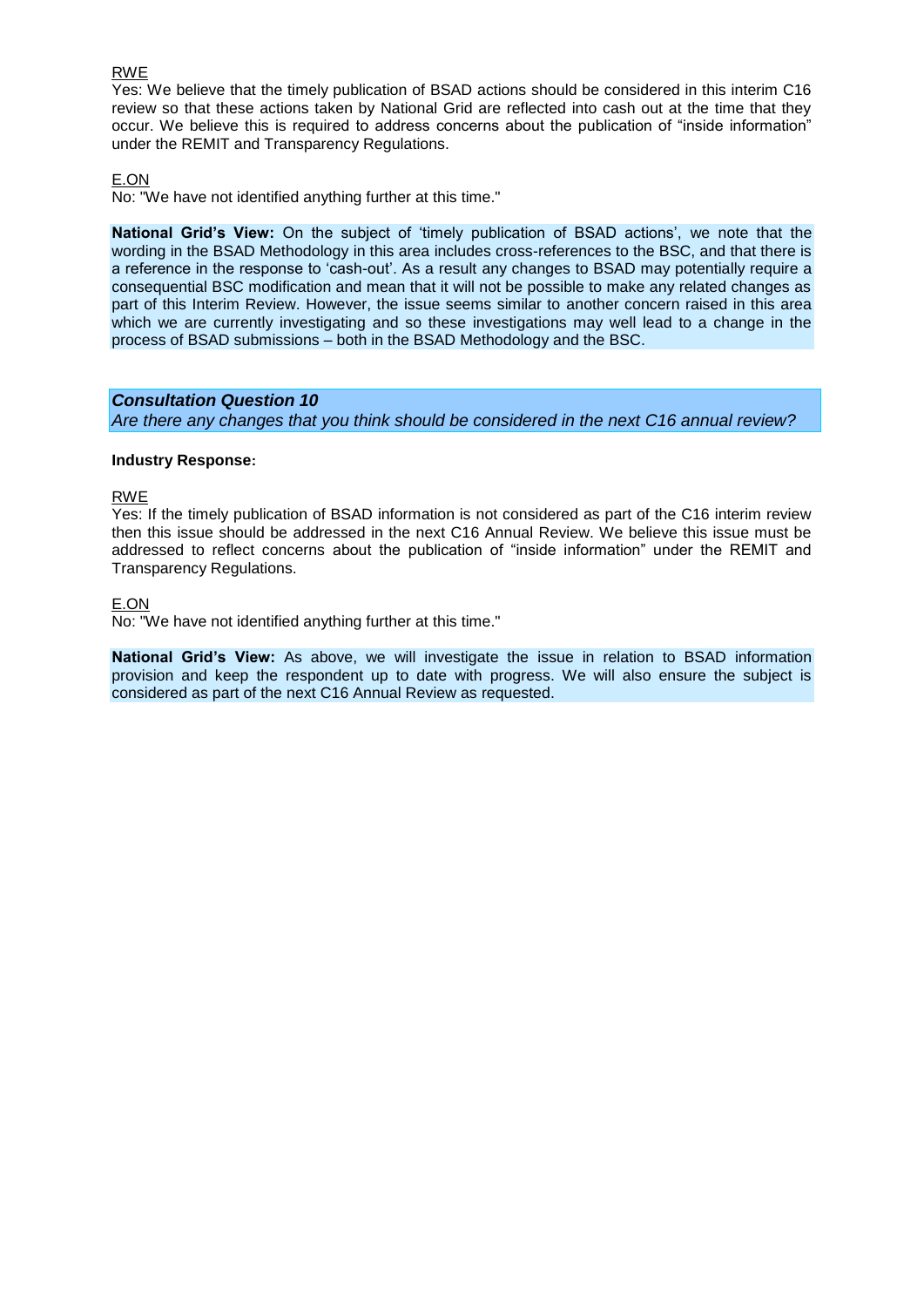# <span id="page-11-0"></span>**2 Proposed Changes to the BSAD Methodology Statement**

National Grid consulted the industry on the following proposed change to the BSAD Methodology. The only change that has been made following consideration of the industry responses is that the final sentence of the first paragraph on page 11 has been amended as suggested by Eon (see highlight in ID 3.6 below).

# 2.1 **Proposed change to the BSAD**

Relevant consequential changes from P305 to the BSAD:

- Non-BM STOR actions will be introduced into the cash-out price;
- Option fees that are paid for STOR availability will be removed from the BPA;

Relevant changes to the BSAD to incorporate SBR and DSBR into the cash-out calculation:

- DSBR actions to feed into the cash-out price;
- Use of the Buy Price Adjuster (BPA) to reflect the value of SBR despatch within the imbalance calculation.

To capture these changes we propose the amendments detailed in Table 1 below:

# Colour code: red denotes generic change blue denotes P305 change green denotes SBR/DSBR change

| ID  | <b>Purpose of</b><br><b>Change</b>                                                                                          | <b>Reference</b>                        | <b>Change</b>                                                                                                                                                                                                                                                                                                                      |
|-----|-----------------------------------------------------------------------------------------------------------------------------|-----------------------------------------|------------------------------------------------------------------------------------------------------------------------------------------------------------------------------------------------------------------------------------------------------------------------------------------------------------------------------------|
| 3.1 | Version<br>control                                                                                                          | <b>Title Page</b>                       | <b>Change to Effective Date</b><br><b>Change to Version Number</b>                                                                                                                                                                                                                                                                 |
| 3.2 | change                                                                                                                      | Page 3<br>Version<br>Control<br>Table   | Insertion of a new version control entry which will include<br>"Revisions: to allow Non-BM STOR to feed into the cash-out<br>calculation; to remove STOR option fees from the BPA<br>calculation; and to allow SBR and DSBR actions to feed into the<br>cash-out calculation"                                                      |
| 3.3 | Removal of<br>STOR from<br><b>BPA</b>                                                                                       | Page 5<br>Contents<br>Page              | Deletion of "Appendix A Calculation and Publication of Short<br>Term Operating Reserve (STOR) Weighting Factors"                                                                                                                                                                                                                   |
| 3.4 | Explicitly<br>include<br>non-BM<br><b>STOR</b><br>actions into<br>the cash-<br>out<br>calculation                           | Page 8,<br>Part B Sec<br>$\overline{2}$ | Insertion of "Any relevant balancing service including non-BM<br>Short Term Operating Reserve (STOR) actions, taken outside<br>the Balancing Mechanism, will be provided through BSAD as a<br><b>Balancing Service Adjustment Action."</b>                                                                                         |
| 3.5 | Allow non-<br><b>BM STOR</b><br>and DSBR<br>actions to<br>feed into<br>the<br>calculation.<br>Omit DSBR<br>test<br>actions. | Page 9,<br>Part B Sec<br>2              | Insertion of "DSBR actions will feed into the BSAD in post-event<br>re-submission(s). For the avoidance of doubt, volumes and<br>prices of both non-BM STOR and DSBR test actions are<br>covered via separate balancing services contracts and do not<br>therefore feed into the energy imbalance price calculation at<br>present" |
| 3.6 | Detail the<br>incorporatio<br>n of DSBR<br>and SBR                                                                          | Page 10,<br>Part B Sec<br>2.1           | <b>Demand Side Balancing Reserve (DSBR)</b><br>All DSBR actions, except those taken for testing the service, will<br>be included as Balancing Service Adjustment Actions. For the<br>avoidance of doubt, the volumes and costs of DSBR actions                                                                                     |

#### **Table 1 – Proposed changes to the BSAD**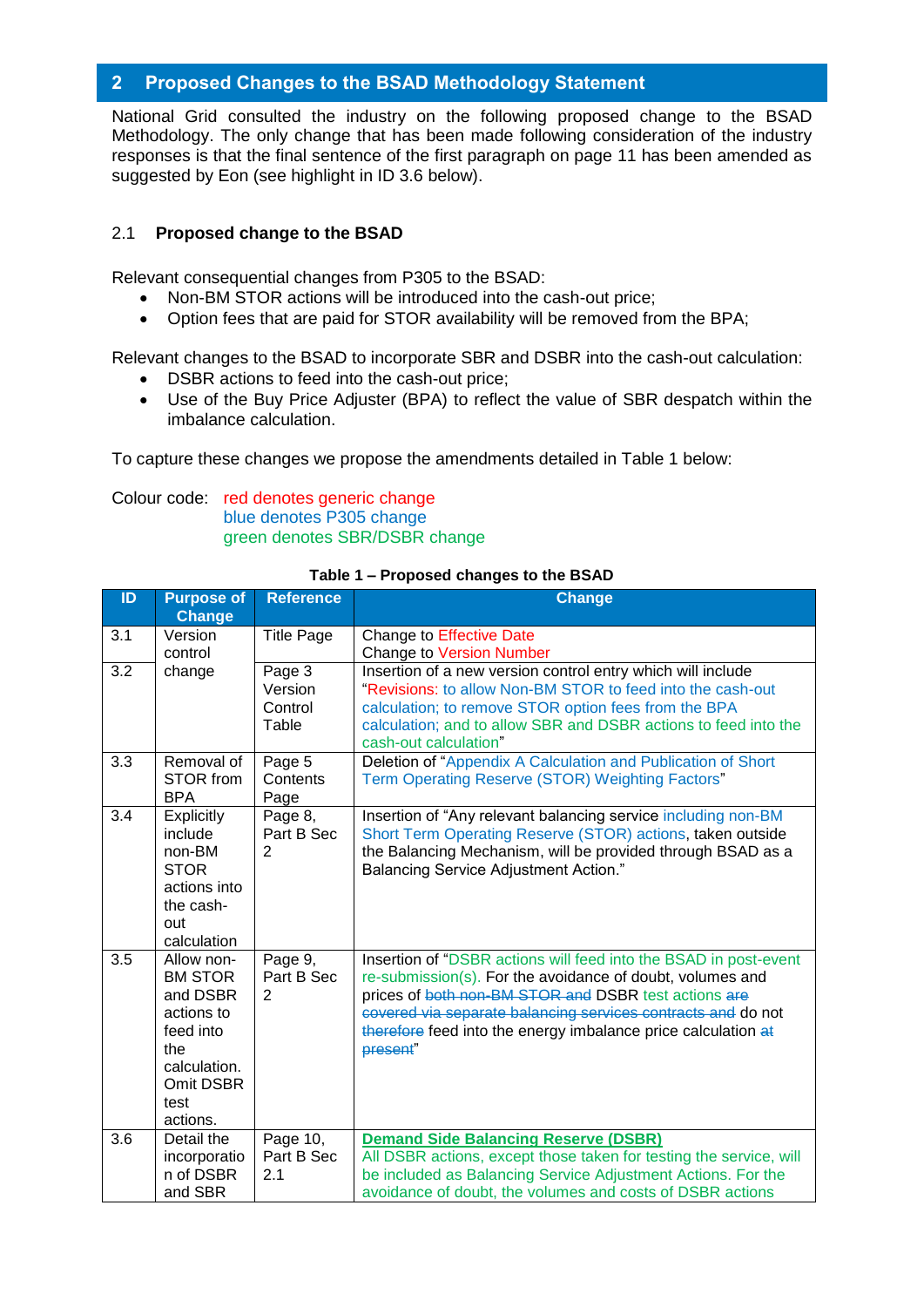| $\overline{1}$ | <b>Purpose of</b><br><b>Change</b>                                                   | <b>Reference</b>                | <b>Change</b>                                                                                                                                                                                                                                                                                                                                                                                                                                                                                                                                                                                              |
|----------------|--------------------------------------------------------------------------------------|---------------------------------|------------------------------------------------------------------------------------------------------------------------------------------------------------------------------------------------------------------------------------------------------------------------------------------------------------------------------------------------------------------------------------------------------------------------------------------------------------------------------------------------------------------------------------------------------------------------------------------------------------|
|                | actions into                                                                         |                                 | taken for test purposes do not feed into the energy imbalance                                                                                                                                                                                                                                                                                                                                                                                                                                                                                                                                              |
|                | the<br>imbalance<br>price                                                            |                                 | price calculation.<br>For the purpose of calculating the energy imbalance price, the<br>Balancing Service Adjustment Volume for DSBR will be the<br>aggregated instructed volumes of all DSBR actions within a<br>particular settlement period, multiplied by the prevailing de-rating<br>factor for DSBR. The price associated with each DSBR action<br>that will form the Balancing Service Adjustment Cost will be the<br>prevailing Value of Lost Load (VoLL) provided under Section<br>$T$ 1.12 of the BSC.                                                                                           |
|                |                                                                                      |                                 | <b>Supplemental Balancing Reserve (SBR)</b><br>For the avoidance of doubt, SBR volumes and prices will be<br>included in the energy imbalance calculation as Bid-Offer<br>Acceptances (BOAs) in the Balancing Mechanism (BM). It is<br>only in the event that an SBR unit is instructed above its Stable<br>Export Limit (SEL) that the BPA is utilised as set out in 3.1.1<br>below.                                                                                                                                                                                                                      |
| 3.7            | Removal of<br>STOR from<br>the BPA                                                   | Page 13,<br>Part B Sec<br>3     | Insertion of "With the exception of STOR services, Where where<br>National Grid pays option fees"                                                                                                                                                                                                                                                                                                                                                                                                                                                                                                          |
| 3.8            |                                                                                      | Page 13,<br>Part B Sec<br>3.1   | Amendment to calculation of BPA, replacement of:<br>BPA <sub>j</sub> = $\frac{[((\sum SC)^* wf_j) + (\sum RC_j) + (\sum FC_j) + (\sum (BC)^* (C_S) + cR_j + cF_j)]}{(cS_j + cR_j + cF_j)]}$ + $\sum_{c \in B}$<br>with the following:<br>$BPA_j = \frac{(\sum RC_j + \sum FC_j)}{(cR_i + cF_j)} + \sum \frac{BC}{cB}$                                                                                                                                                                                                                                                                                      |
|                |                                                                                      |                                 | Including relevant deletions in the notations that follow:<br>SC = cost of purchases of STOR option fees for the relevant day<br>(E)<br>wfj = relevant STOR weighting factor as set out in Appendix A<br>eSj = capability of STOR contracts for the relevant settlement<br>period (MWh)                                                                                                                                                                                                                                                                                                                    |
| 3.9            |                                                                                      | Page 14,<br>Part B Sec<br>3.1.1 | Deletion of: "Short Term Operating Reserve (STOR)<br>In these contracts National Grid will pay option fees either in £/h<br>or £/MWh for service availability during specific half-hour<br>periods. Utilisation payments for participants within the<br>Balancing Mechanism will be dealt with automatically via the BM<br>and will feed into the energy imbalance price calculation via the<br>acceptance of an Offer.<br>STOR Option Fees feed into the calculation of BPA and will be<br>allocated into specific settlement periods in accordance with the<br>weighting factors set out in Appendix A." |
| 3.10           |                                                                                      | Page 16,<br>Part B Sec<br>3.1.2 | Worked Example - Buy Price Adjuster: changes to the worked<br>example to remove STOR from the BPA                                                                                                                                                                                                                                                                                                                                                                                                                                                                                                          |
| 3.11           | Use of BPA<br>to reflect<br><b>SBR</b><br>despatch<br>into the<br>imbalance<br>price | Page 15,<br>Part B Sec<br>3.1.1 | Insertion of "In the event that SBR units are instructed above<br>SEL as a result of system need (i.e. not as part of testing<br>requirements), the BPA will be manually amended<br>retrospectively to enable this volume above SEL to be priced at<br>the Value of Lost Load as set out in Sections Q and T of the<br><b>BSC and detailed in BSCP18."</b>                                                                                                                                                                                                                                                 |
| 3.12           | Add DSBR<br>and SBR                                                                  | Page 19,<br>Part C Sec          | Insertion of "The costs and volumes of DSBR actions, System-<br>to-System services,  will be included in a post event re-                                                                                                                                                                                                                                                                                                                                                                                                                                                                                  |
|                |                                                                                      |                                 |                                                                                                                                                                                                                                                                                                                                                                                                                                                                                                                                                                                                            |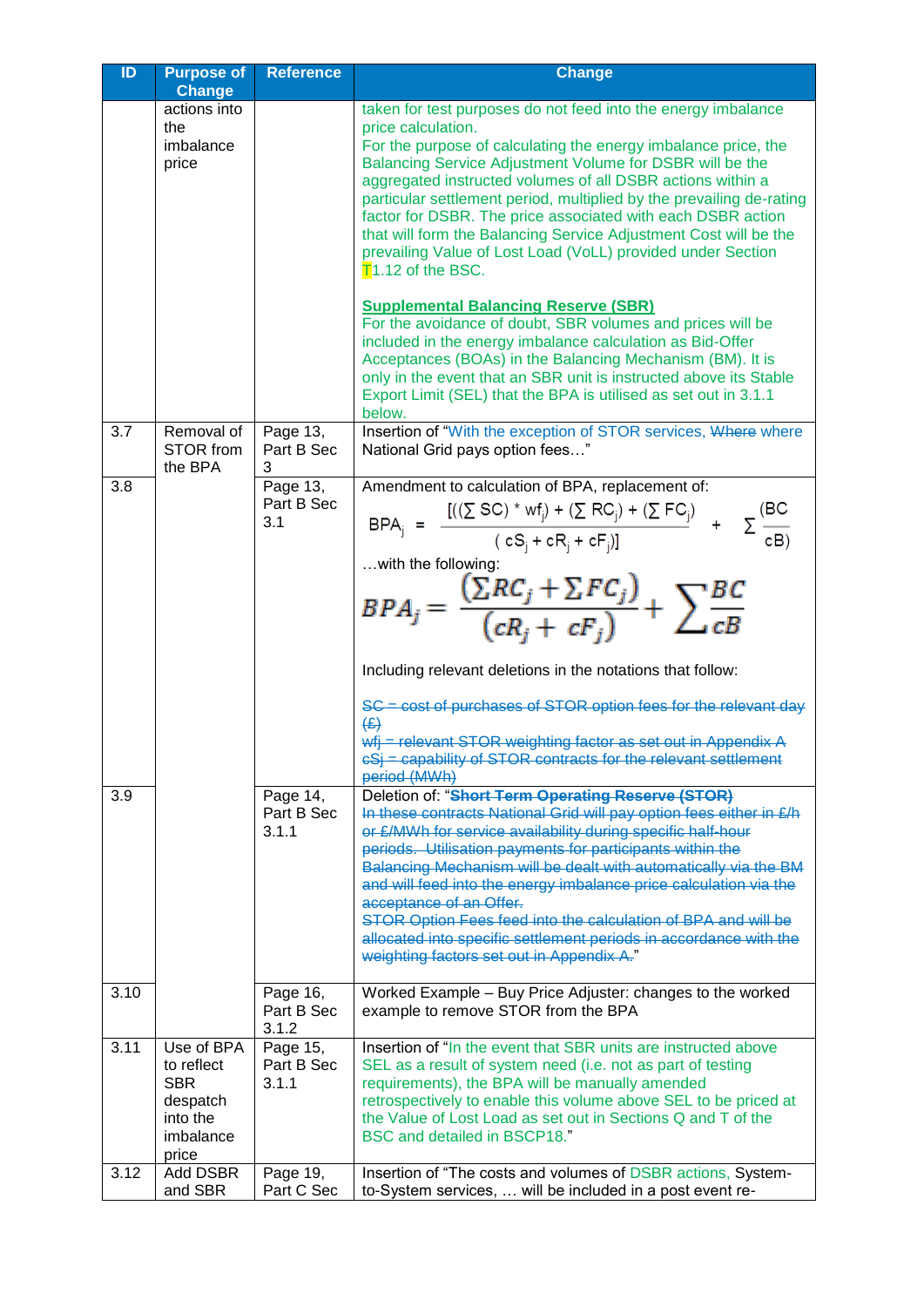| ID   | <b>Purpose of</b><br><b>Change</b>                                                   | <b>Reference</b>            | <b>Change</b>                                                                                                                                           |
|------|--------------------------------------------------------------------------------------|-----------------------------|---------------------------------------------------------------------------------------------------------------------------------------------------------|
|      | actions to                                                                           |                             | submission(s) of BSAD"                                                                                                                                  |
| 3.13 | those which<br>will be<br>included in<br>post event<br>BSAD re-<br>submission<br>(S) | Page 20,<br>Part C Sec<br>3 | Insertion of "The BSAD will be re-submitted, if required, post<br>event to cover:  Inclusion of DSBR actions Revision of BPA<br>to reflect SBR actions" |
| 3.14 | Removal of<br>STOR from<br>the BPA                                                   | Page 22-27<br>Appendix A    | Deletion of the whole Appendix A: Calculation and Publication<br>of Short Term Operating Reserve (STOR) Weighting Factors                               |

The proposed changes detailed above are shown in a changed marked version of the BSAD attached as Appendix A.

# <span id="page-13-0"></span>**3 Proposed Changes to the SMAF Methodology Statement**

National Grid consulted the industry on the following proposed change to the SMAF Methodology. No changes have been made following consideration of industry responses.

# 3.1 **Proposed change to the SMAF**

Relevant consequential changes from P305 to the SMAF:

 Automatic LFDD relays will be will be treated as a balancing measure that is subject to SO-flagging and defined as 'System Management' actions and SO-flagged

Relevant changes to the SMAF to incorporate SBR and DSBR into the cash-out calculation:

- Introduction of SBR and DSBR actions as balancing measures that are subject to SO-flagging
- Description of how different aspects of SBR actions (e.g. ramping up / down, volumes above and below Stable Export Limit (SEL) and testing) should be treated in terms of SO-flagging

Other changes to the SMAF for more general purposes:

• Inclusion of actions that help the management of  $RoCoF<sup>2</sup>$  or Fault Levels<sup>3</sup> as a category of System Management

To capture these changes we propose the amendments detailed in Table 2 below:

Colour code: red denotes generic change; blue denotes P305 change; green denotes SBR/DSBR change purple denotes other

-

 $2$  RoCoF stands for Rate of Change of Frequency and is a parameter of electricity transmission system operation that can require pre-fault management to mitigate the risk that generation with sensitive protection settings might trip off in the event of a significant system event (e.g. plant loss). <sup>3</sup> Fault levels require careful management as the transmission system must be configured pre-fault to ensure that, should a fault take place, fault current levels are maintained within the limits of transmission assets.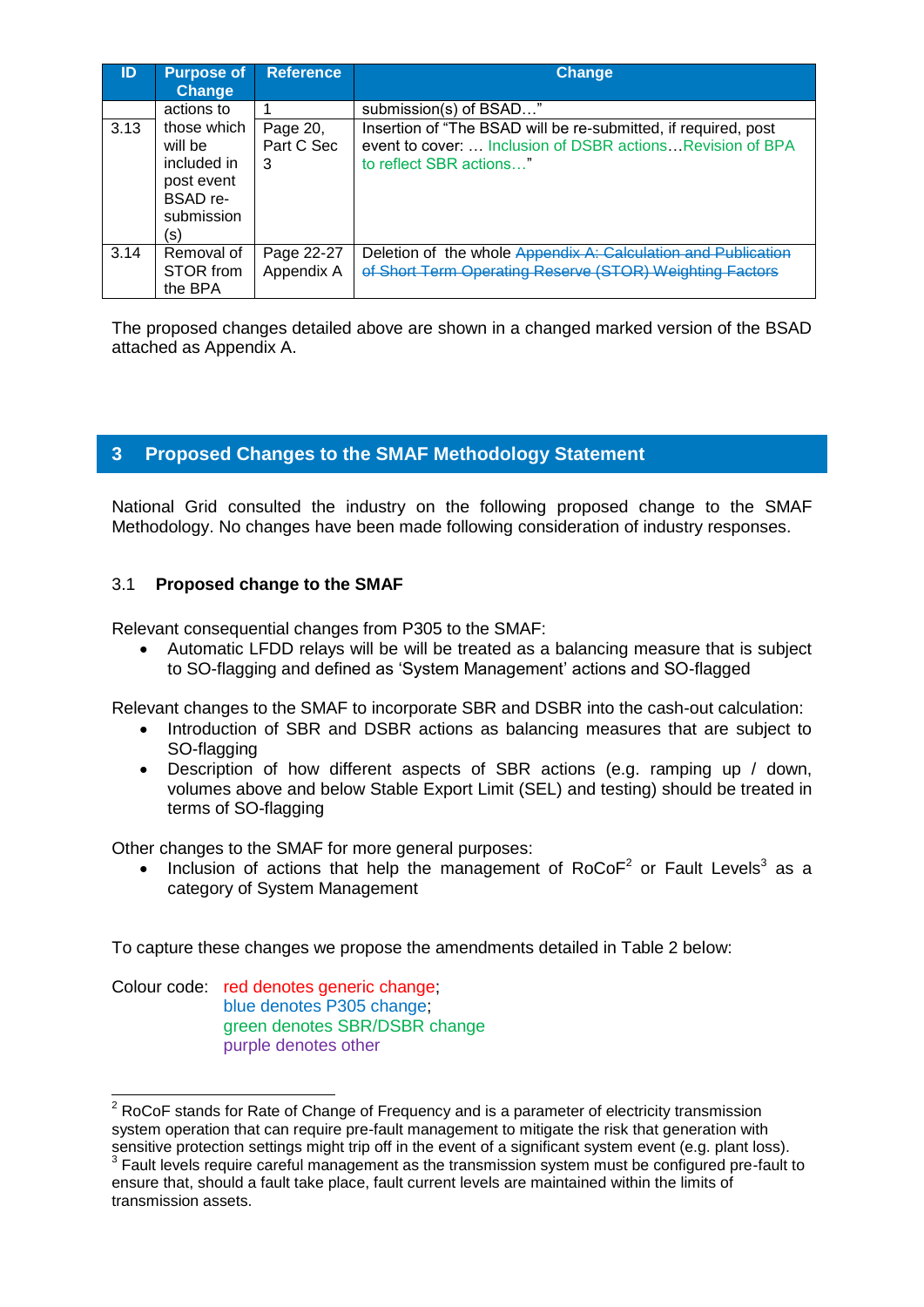| ID  | <b>Purpose of Change</b>                                                                                                                                                                                                                                            | <b>Reference</b>                      | <b>Change</b>                                                                                                                                                                                                                                                                                                                                                                                                                                                                                                                                                                                                                                                                                                                           |
|-----|---------------------------------------------------------------------------------------------------------------------------------------------------------------------------------------------------------------------------------------------------------------------|---------------------------------------|-----------------------------------------------------------------------------------------------------------------------------------------------------------------------------------------------------------------------------------------------------------------------------------------------------------------------------------------------------------------------------------------------------------------------------------------------------------------------------------------------------------------------------------------------------------------------------------------------------------------------------------------------------------------------------------------------------------------------------------------|
| 4.1 | Version control change                                                                                                                                                                                                                                              | <b>Title Page</b>                     | <b>Change to Effective Date</b>                                                                                                                                                                                                                                                                                                                                                                                                                                                                                                                                                                                                                                                                                                         |
|     |                                                                                                                                                                                                                                                                     |                                       | <b>Change to Version Number</b>                                                                                                                                                                                                                                                                                                                                                                                                                                                                                                                                                                                                                                                                                                         |
| 4.2 |                                                                                                                                                                                                                                                                     | Page 2<br>Version<br>Control<br>Table | Insertion of a new version control entry which will<br>include "Revisions: to include actions to manage<br>RoCoF and Fault Levels; to include automatic Low<br><b>Frequency Demand Disconnection actions; to</b><br>incorporate changes to the treatment of<br><b>Supplemental Balancing Reserve and Demand</b><br><b>Side Balancing Reserve."</b>                                                                                                                                                                                                                                                                                                                                                                                      |
| 4.3 | Detail the aspects of<br>SBR that are counted<br>as System<br>Management                                                                                                                                                                                            | Page 7<br>Part B Sec<br>1             | Change to: "System Management means: 4. any<br>balancing action used to despatch the<br>Supplemental Balancing Reserve for the purposes<br>of testing the service whether though or outside the<br>Balancing Mechanism; 5. any balancing action<br>used to despatch Supplemental Balancing Reserve<br>up to (and including output at) the Stable Export<br>Limit of the relevant BM Unit;                                                                                                                                                                                                                                                                                                                                               |
| 4.4 | Include automatic<br>LFDD relays within the<br>definition of System<br>Management                                                                                                                                                                                   | Page 7<br>Part B Sec<br>1             | Insertion of "System Management means:  7. any<br>incidents of automatic Low Frequency Demand<br><b>Disconnection relays;</b>                                                                                                                                                                                                                                                                                                                                                                                                                                                                                                                                                                                                           |
| 4.5 | Include RoCoF and<br>fault level<br>management actions<br>within the definition of<br>System Management                                                                                                                                                             | Page 8<br>Part B Sec<br>1             | Insertion of "System Management means: 6. any<br>balancing action used by National Grid primarily to<br>manage the Rate of Change of Frequency<br>(RoCoF) or to manage fault levels."                                                                                                                                                                                                                                                                                                                                                                                                                                                                                                                                                   |
| 4.6 | Clarification of<br>Emergency<br>Deenergisation<br>Instructions as an<br>emergency action                                                                                                                                                                           | Page 10<br>Part B Sec<br>2            | Change to: "There is one form of emergency action<br>that Emergency Deenergisation Instructions will<br>always be classified as being for system<br>management reasons and will consequentially<br>always be SO-Flagged - Emergency<br>Deenergisation Instructions"                                                                                                                                                                                                                                                                                                                                                                                                                                                                     |
| 4.7 | Expansion of<br>Emergency<br>Instructions (in relation<br>to those balancing<br>services that are<br>assessed to determine<br>which have been used<br>for system<br>management reasons)<br>to include automatic<br>Low Frequency<br>Demand<br>Disconnection actions | Page $10$<br>Part B Sec<br>2          | <b>Insertion of: "Automatic Low Frequency Demand</b><br><b>Disconnection (LFDD) actions</b><br>Automatic LFDD incidents will always be classified<br>as occurring for system management reasons and<br>as such will always be SO-Flagged. From 5<br>November 2015, automatic LFDD events will be<br>notified by National Grid as system warnings and<br>published to the BMRS."                                                                                                                                                                                                                                                                                                                                                         |
| 4.8 | Inclusion of SBR and<br>DSBR to the list of<br>balancing services that<br>are assessed to<br>determine which have<br>been used for system<br>management reasons                                                                                                     | Page 10<br>Part B Sec<br>2            | Insertion of: "Supplemental Balancing Reserve<br>(SBR) and Demand Side Balancing Reserve<br>(DSBR) actions<br>SBR and DSBR actions, whether or not they are<br>taken in the BM, will be considered to determine<br>whether they were used for system management<br>reasons. It is anticipated that SBR and DSBR<br>actions will be not taken to resolve a transmission<br>constraint. Any ramping of SBR units up to and<br>including output at the unit's individual Stable<br>Export Limit (SEL) will be SO-flagged. For the<br>avoidance of doubt, when taken for test purposes,<br>SBR actions will be SO-flagged and neither volume<br>nor prices for DSBR test actions will feed into the<br>energy imbalance price calculation." |
| 4.9 | Removing superfluous                                                                                                                                                                                                                                                | Page 12                               | Deletion of: "This revised flag amendment process                                                                                                                                                                                                                                                                                                                                                                                                                                                                                                                                                                                                                                                                                       |

**Table 2 – Proposed changes to the SMAF**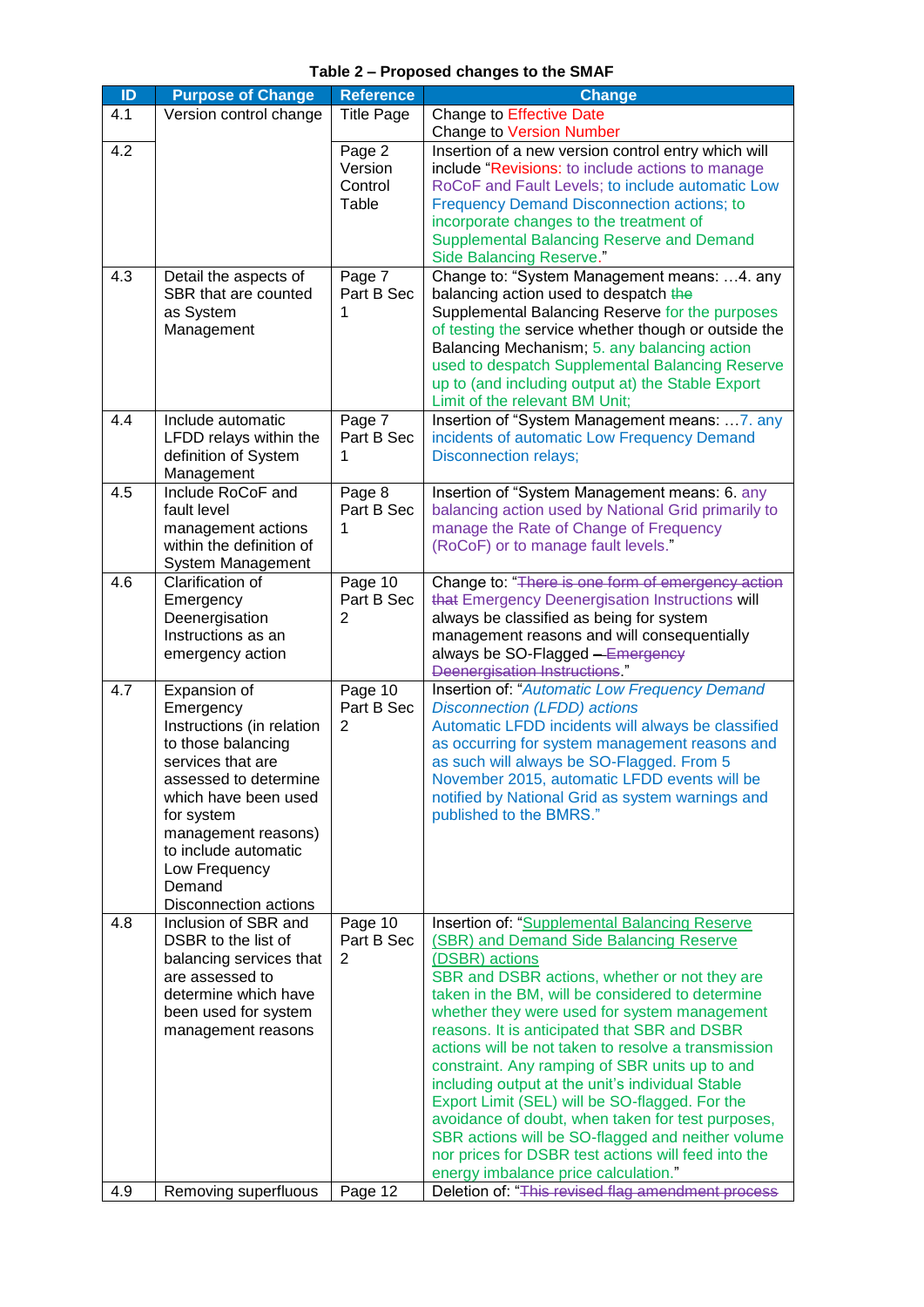| ID | <b>Purpose of Change</b> | <b>Reference</b> | Chanɑe                                           |
|----|--------------------------|------------------|--------------------------------------------------|
|    | text                     | Part C Sec       | will commence in line with the June 2014 Elexon  |
|    |                          |                  | Release to incorporate updates to Elexon systems |
|    |                          |                  | to accommodate the flag amendments."             |

The proposed changes detailed above are shown in a changed marked version of the SMAF attached as Appendix B.

# <span id="page-15-0"></span>**4 Proposed Changes to the BPS**

National Grid consulted the industry on the following proposed change to the BPS Methodology. No changes have been made following consideration of industry responses. However, whilst considering the references to VoLL, we noticed that the change to the "derating" level may need updating in the future. Therefore, we believe that it is more appropriate to cross-refer to the DSBR Methodology document rather than explicitly state a figure in the BPS (see highlighted text below in ID 5.4).

# 4.1 **Proposed change to the BPS**

The BPS contains some detail on how DSBR and SBR are assessed when tendering for those services. This includes descriptions of the processes referencing the Value of Lost Load (VoLL) as an upper limit cost threshold for the utilisation prices. The VoLL used here is the £17,000/MWh value determined in the study by London Economics in its estimation of the value<sup>4</sup>. However this is not explicit in the document which we recognise has the potential to give rise to confusion, in particular once the concept of VoLL is formally introduced into core industry documents through P305 (e.g. the BSC) at a different level to the London Economics study.

As such, some minor amendments are recommended to improve clarity in the document. DSBR, SBR and the administrative VoLL have all been introduced by changes outside this consultation. Therefore, whilst some of the other issues presented in this consultation relate to those matters, these proposed BPS changes are not contingent on the other issues presented in this consultation.

To capture these changes we propose the amendments detailed in Table 3 below:

Colour code: red denotes generic change; purple denotes other

 $\overline{\phantom{a}}$ 

| ID  | <b>Purpose of</b><br><b>Change</b> | <b>Reference</b>  | <b>Change</b>                                                |
|-----|------------------------------------|-------------------|--------------------------------------------------------------|
| 5.1 | Version control                    | <b>Title Page</b> | <b>Change to Effective Date</b>                              |
|     | change                             |                   | <b>Change to Version Number</b>                              |
| 5.2 |                                    | Page 2            | Insertion of a new version control entry which will include  |
|     |                                    | Version           | "Revisions following interim review."                        |
|     |                                    | Control           |                                                              |
|     |                                    | Table             |                                                              |
| 5.3 | Change DSBR                        | Page 30           | "However, only tenders with a utilisation cost less than the |
|     | reference to                       | Part D Sec        | Value of Lost Load £17,000/MWh <sup>1</sup> will be accepted |
|     | Value of Lost                      | 3.2               |                                                              |
|     | Load to                            |                   | Where DSBR tenders are received from DSBR providers          |
|     | £17,000/MWh                        |                   | who do wish to be paid a set up fee, the quantity of DSBR    |
|     |                                    |                   | procured is determined on an economic basis by reference     |

4 [https://www.ofgem.gov.uk/ofgem-publications/82293/london-economics-value-lost-load-electricity](https://www.ofgem.gov.uk/ofgem-publications/82293/london-economics-value-lost-load-electricity-gb.pdf)[gb.pdf](https://www.ofgem.gov.uk/ofgem-publications/82293/london-economics-value-lost-load-electricity-gb.pdf)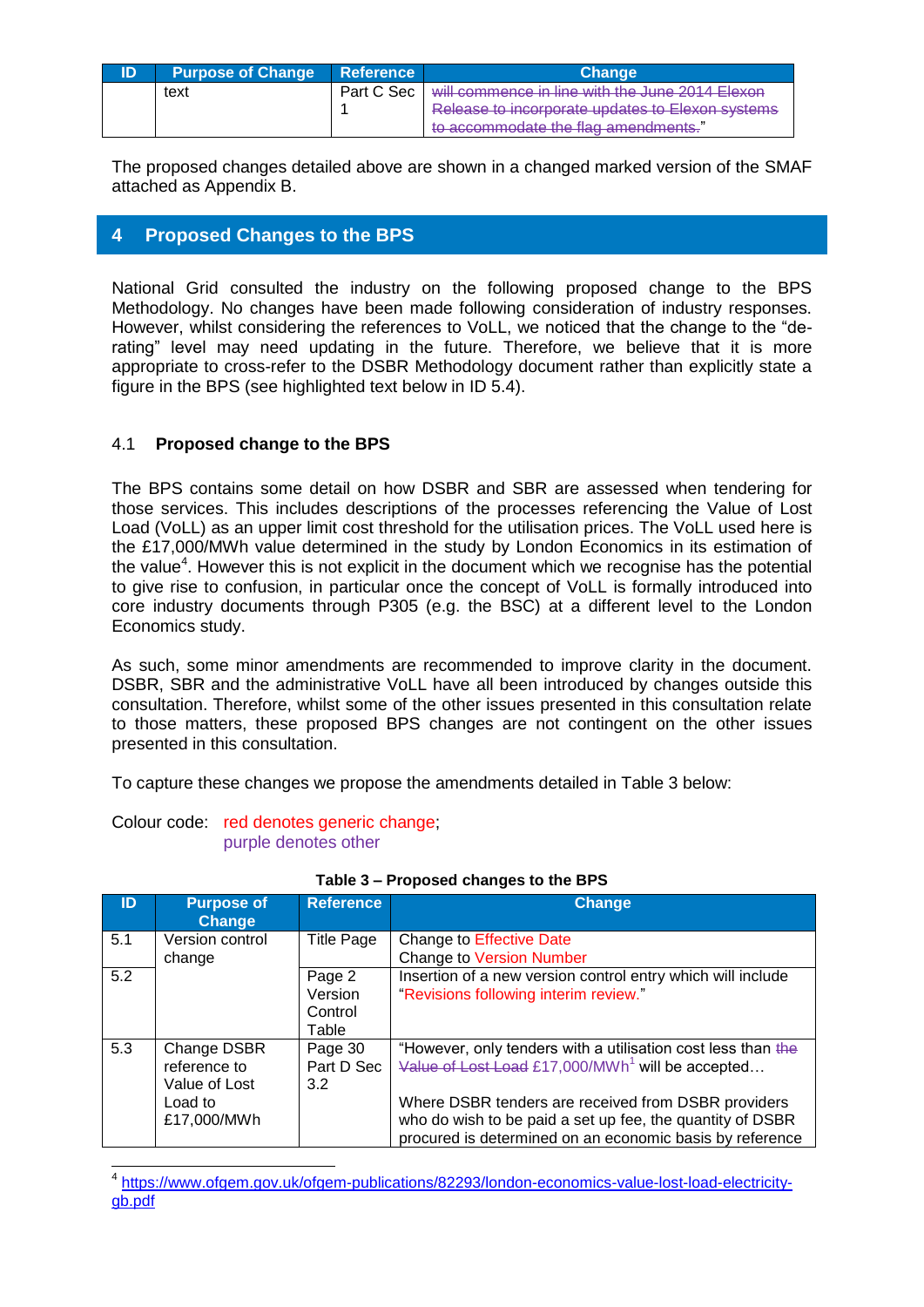| ID  | <b>Purpose of</b><br><b>Change</b>                                    | <b>Reference</b>             | <b>Change</b>                                                                                                                                                                                                                                                                                                                                                                                                                           |
|-----|-----------------------------------------------------------------------|------------------------------|-----------------------------------------------------------------------------------------------------------------------------------------------------------------------------------------------------------------------------------------------------------------------------------------------------------------------------------------------------------------------------------------------------------------------------------------|
|     |                                                                       |                              | to the Value of Lost Load£17,000/MWh threshold, tender<br>prices for DSBR and our assessment of expected quantity<br>of service call-off<br><sup>1</sup> Based on the central estimate of the Value of Lost Load<br>provided in the London Economics study 'The Value of                                                                                                                                                                |
|     |                                                                       |                              | Lost Load (VoLL) for Electricity in Great Britain' (2013)"                                                                                                                                                                                                                                                                                                                                                                              |
| 5.4 | Amendment to<br>the adjustment<br>factor used to de-<br>rate DSBR     | Page 30<br>Part D Sec<br>3.2 | "In the assessment of such DSBR tenders, the capacity of<br>the DSBR included in a particular tender will be de-rated in<br>line with the published DSBR Procurement<br>Methodology <sup>2</sup> reduced by 2515% in undertaking is<br>conomic assessment<br><sup>2</sup> See<br>http://www2.nationalgrid.com/UK/Services/Balancing-<br>services/System-security/Contingency-balancing-<br>reserve/Methodologies/ for more information. |
| 5.5 | Change SBR<br>reference to<br>Value of Lost<br>Load to<br>£17,000/MWh | Page 31<br>Part D Sec<br>3.2 | "We will aim to procure a quantity of SBR having regard to<br>the matters described above on an economic basis by<br>reference to the Value of Lost Load£17,000/MWh<br>threshold, "                                                                                                                                                                                                                                                     |

The proposed changes detailed above are shown in a changed marked version of the BPS attached as Appendix C.

# <span id="page-16-0"></span>**5 Proposed Recommendations**

National Grid notes the responses given by the Industry to the proposed changes to the C16 Statements and has carefully considered each of the responses to the changes proposed by National Grid within the C16 consultation. National Grid has provided its views in relation to the responses received in the relevant sections above.

Following industry consultation, National Grid now presents to the Authority for consideration change marked versions of the C16 Statements supporting (i) the consequential changes to the C16 statements resulting from BSC Modification P305, (ii) changes to the C16 statements to incorporate SBR and DSBR into the cash-out calculation, (iii) general changes as part of the review process, in particular inclusion of actions taken to help manage RoCoF or fault levels as 'System Management'.

The Authority is invited to approve the revised versions of the C16 Statements as proposed in the consultation published on  $31<sup>st</sup>$  July 2015 in relation to all three areas. However, we have presented the changes (using different colours to correspond to the different reasons for changes to the documents) to easily allow approval of one section and not another should this be required.

If the Authority does not approve any of the proposed changes to the C16 Statements, the existing versions will remain in place.

Subject to approval by the Authority, the proposed changes will become effective from  $5<sup>th</sup>$ November 2015.